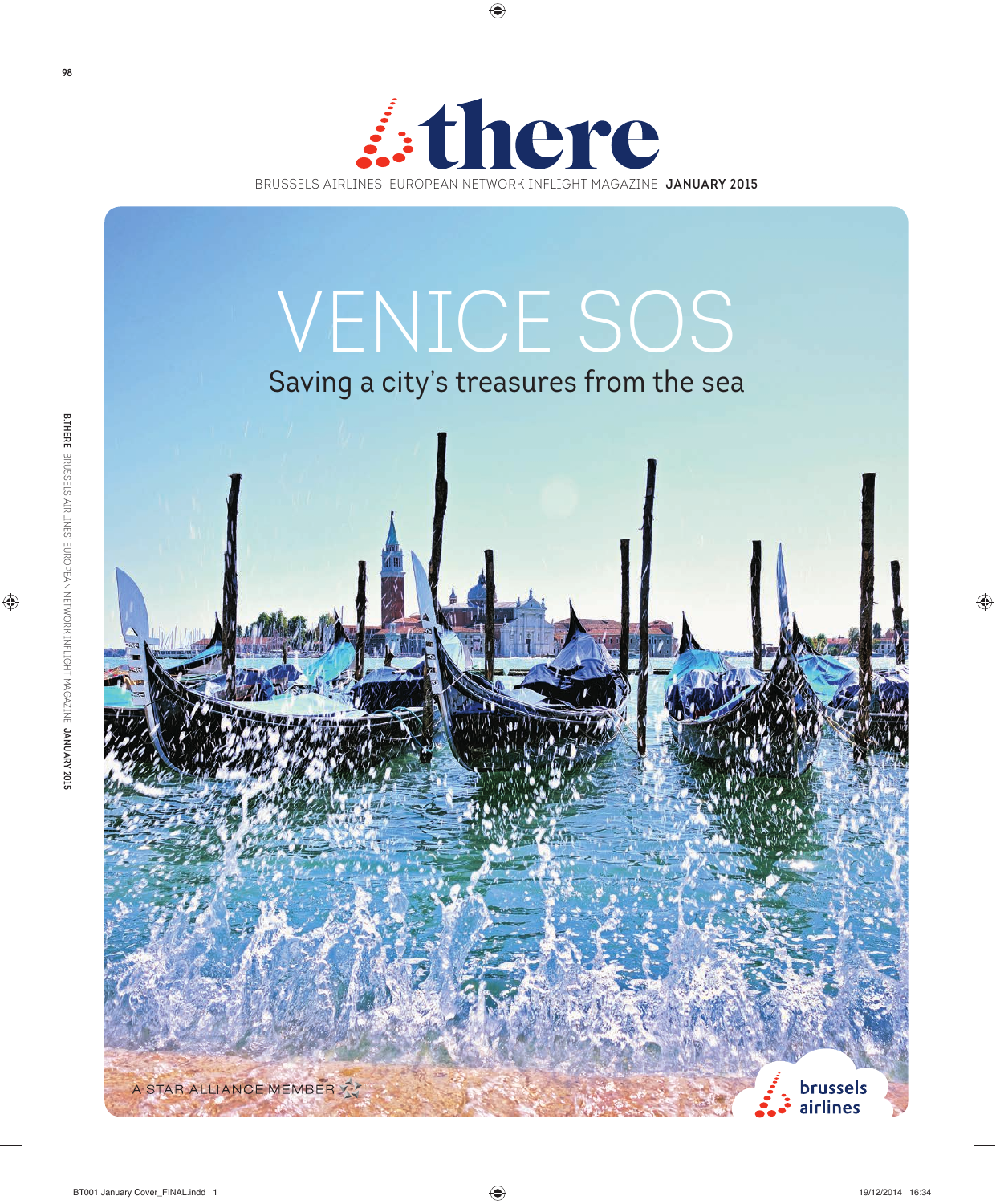## 80000000000

## Mobee trick

**Making use of eco-friendly interactive car-sharing scheme Mobee,** Tristan Rutherford **enjoys a silent, emissions-free jaunt along the Cote d'Azur from Nice to Monaco**



A wealth of eco-chic vehicle options greets arrivals at Nice airport. There's Auto Bleue, the city's electric car-share scheme, which is centred around a silent fleet of Peugeot iOns. Or Vélo Bleu, bikes bookable by smartphone, which can then be pedalled on a dedicated cycleway all the way to Cannes.

But my own steed is far more newsworthy. Last summer the Principality of Monaco launched Mobee, an interactive car-share scheme based around the Renault Twizy. Thanks to a relationship with the Fairmont Hotel, these silent two-person 'cars' can be reserved by casual visitors, then picked up from anywhere on the

Cote d'Azur – including Nice airport.

On the coast road to Monte Carlo I turn more heads than a Ferrari. Top marques are two a penny on the Côte d'Azur, but my Twizy elicits waves of genuine interest along Nice's seaside Promenade des Anglais. If it was summer I

would be able to smell the Ambre Solaire from the 5km public beach below as the car is totally open. And as it's 100% silent I hold two conversations with scooter drivers as the traffic bumbles through Nice's historic port towards the yacht-dotted gulf of Villefranche.

With a top speed of 80km/h – the de facto limit on this seaside strip – my Twizy is also speedier than a supercar. This I prove by edging past an Aston Martin at Cap Ferrat – the world's most expensive piece of land, some would say. And yes, I gestured to its driver with a wink and a wave. He was not best pleased.

My last stop before Monaco is the beach the Monegasques like to keep to themselves. In summer Mala Beach on Cap d'Ail boasts two beach clubs, one mineral water source that turns the sea into Evian, and almost zero bikini tops. But it's reached by a winding one-way road with a turning circle suitable for scooters only. Blinged-up locals tend to arrive by boat. Problem solved as I park – like a Smart car – bumper-in between two giant SUVS. Glad I'm not paying for petrol for those two. I meet Mobee boss Nicolas Buteau outside the Fairmont Monte Carlo hotel to get the inside track on my electric dream. "There are two

### "On the coast road to Monte Carlo I turn more heads than a Ferrari"

aspects to our electric car-share scheme," he explains. "First is for visitors to Monaco who can book a Twizy via the Fairmont. Second is for those who live or work in the Principality."

He pulls out his iPhone to demonstrate the latter. Drivers are guided to available cars parked within walking distance via an

interactive map. Uniquely, users purchase monthly pay-as-you-go minutes to use on Monaco's electric fleet. All price brackets work out cheaper than servicing a car or filling it with petrol. Or, heaven forbid, paying for a parking space where real estate prices average €40,000 per square metre.

For a true taste of Monaco, Buteau suggests I follow the Grand Prix circuit. I turn right onto Avenue de Spélugues with its famed Fairmont hairpin corner. This corkscrew descent forms the narrowest section of the Formula One track. Then it's right again into the infamous tunnel that ILLUSTRATION: SHANNON MAY; 4CORNERS